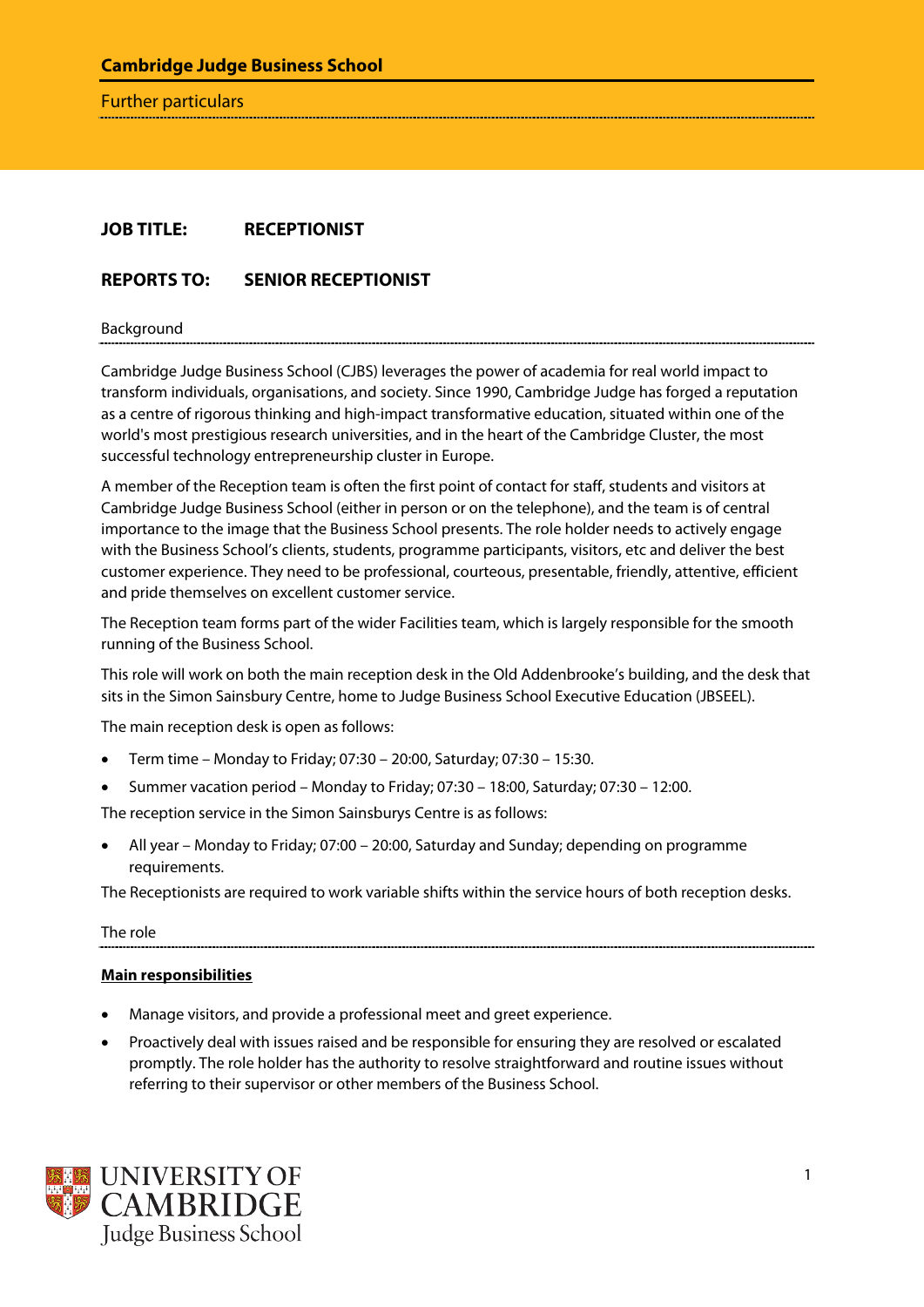- Provide conceirge assistance to participants and visitors for example, making taxi and transport arrangments, recommending local shops and tourist attractions, making restaurant reservations etc.
- Deal with telephone enquiries, re-route calls where necessary, passing on messages. Provide information about the Business School and the programmes offered in response to enquiries made in person, over the phone and by email.
- Arrange courier and special deliveries for participants and staff.
- Manage room bookings using a space booking database. This involves overseeing the room bookings and collating information about building usage for lectures, seminars, conferences, meetings and visits. It also includes the arrangements of IT and catering requirements and training staff in the use of the booking system.
- Manage the stock room to ensure we have stationary available for staff and students, and keep stock control of all branded material for the executive programmes.
- Keep the reception and front of house seating areas tidy.
- Check the Simon Sainsbury Centre seminar rooms and related areas at the start of the day prior to the delivery of executive programmes to ensure they are ready. Pro-actively resolve any issues that are identified during these checks.
- Act as first point of contact for emergency services, taking appropriate initial action in the event of fire/burglar alarms being activated or a serious incident occurring; calling first aiders for assistance.
- General administration and PC work includes managing and formulating spreadsheets and databases, making signs and creating mailing lists.
- Liaise with the Facilities Manager, Senior Building Services Technician, Building Sevrices Technician, Custodians, IT department, Servest (cleaning team), Catering and all users of CJBS to ensure best practice and service at all times.
- Work with members of Executive Education and Business School teams to plan and prepare for programmes and events.
- Other general administrative tasks and any other duties as may reasonable be required by your line manager.

#### **Other responsibilities**

- Provide help for students: issuing locker keys, binding work, photocopying, dealing and recording lost property, responding to requests for help and guidance on a wide variety of issues.
- Issue stationery to staff and students; checking and maintaining stock levels; preparing stationery orders.
- Sort and distribute incoming mail, franking outgoing mail and keeping postage records, forwarding mail, arranging courier collections, monitoring pigeonholes and keeping the post room tidy.
- Provide assistance for external conferences.
- Issue room keys and access cards, keeping a log of both when issued and returned.
- Aiding in the orientation of new staff.
- Handle and record cash sales, ensuring safe custody of cash and passing it to the CJBS accounts office.
- Arrange taxi bookings for staff.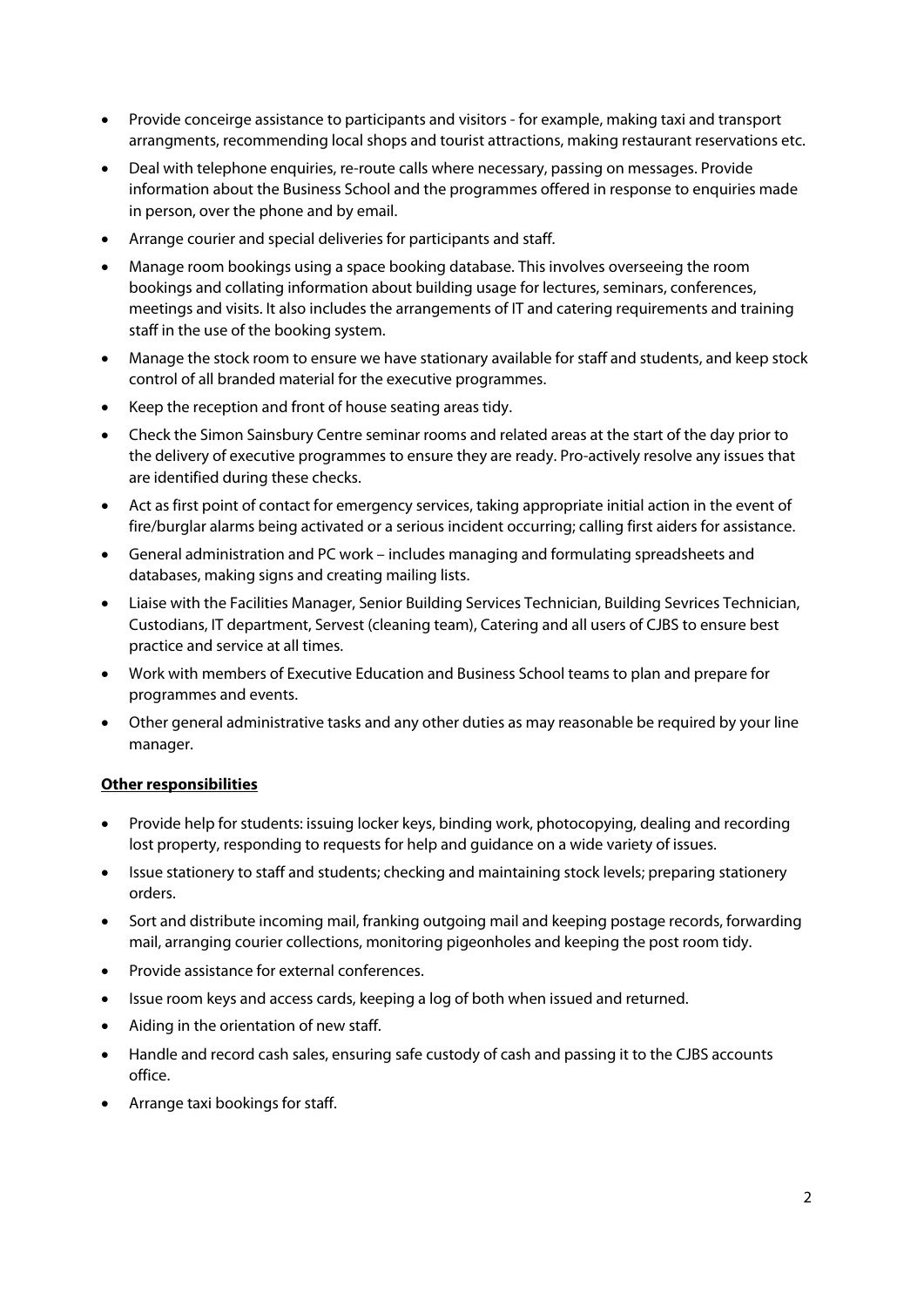#### The person

The ideal candidate should have the following qualities, skills and attributes. You are asked to provide an application form demonstrating how your own experience meets these requirements:

- Good standard of general education.
- Problem solver mindset.
- Demonstrable experience of working in a customer-facing environment is essential. Reception experience is desirable.
- Excellent communication and interpersonal skills and the ability to interact positively and confidentally with a wide range of people in a busy and demanding environment.
- Excellent telephone manner.
- Excellent organisation skills.
- Ability to work as part of a team.
- Ability to use own initiative to identify and resolve problems before and when they arise.
- Abilty to gain an awareness of security procedures.
- Ability and desire to be highly versed in knowledge of the local area and services.
- Ability and desire to gain an in-depth understanding of how the Business School and the University of Cambridge works.
- Computer literate and knowledge of Microsoft Office and Outlook.
- Flexible approach to working hours; able to work as per needs of the service including weekends.

#### Benefits

This is a full-time position working 36.5 hours per week. There will be a three-month probationary period. Holiday entitlement is 28 days per annum plus eight days of public holidays. The salary will be in the range £20,600-£23,487 per annum.

The full incremental salary range for the position is advertised in order to demonstrate the progression for the Grade. In the majority of cases appointments will be made at the Grade minimum; only in very specific exceptional circumstances can a higher salary be offered.

The University of Cambridge comprises more than 150 departments, faculties, schools and other institutions, plus a central administration and 31 independent and autonomous Colleges. It is one of the world's oldest and most successful universities, with an outstanding reputation for academic achievement and research.

With excellent benefits, extensive learning opportunities and a stimulating and attractive environment, the University of Cambridge is a great place to work. Our employees are eligible for a wide range of competitive benefits and services. We give them access to numerous discounts on shopping, health care, financial services and public transport. We also offer final salary pensions and tax-efficient bicycle and car lease schemes.

We have two nurseries and a holiday play scheme to help support those with childcare responsibilities and we offer various types of family-friendly leave to aid employees' work-life balance. In addition we operate a number of initiatives to promote career development, health and well-being.